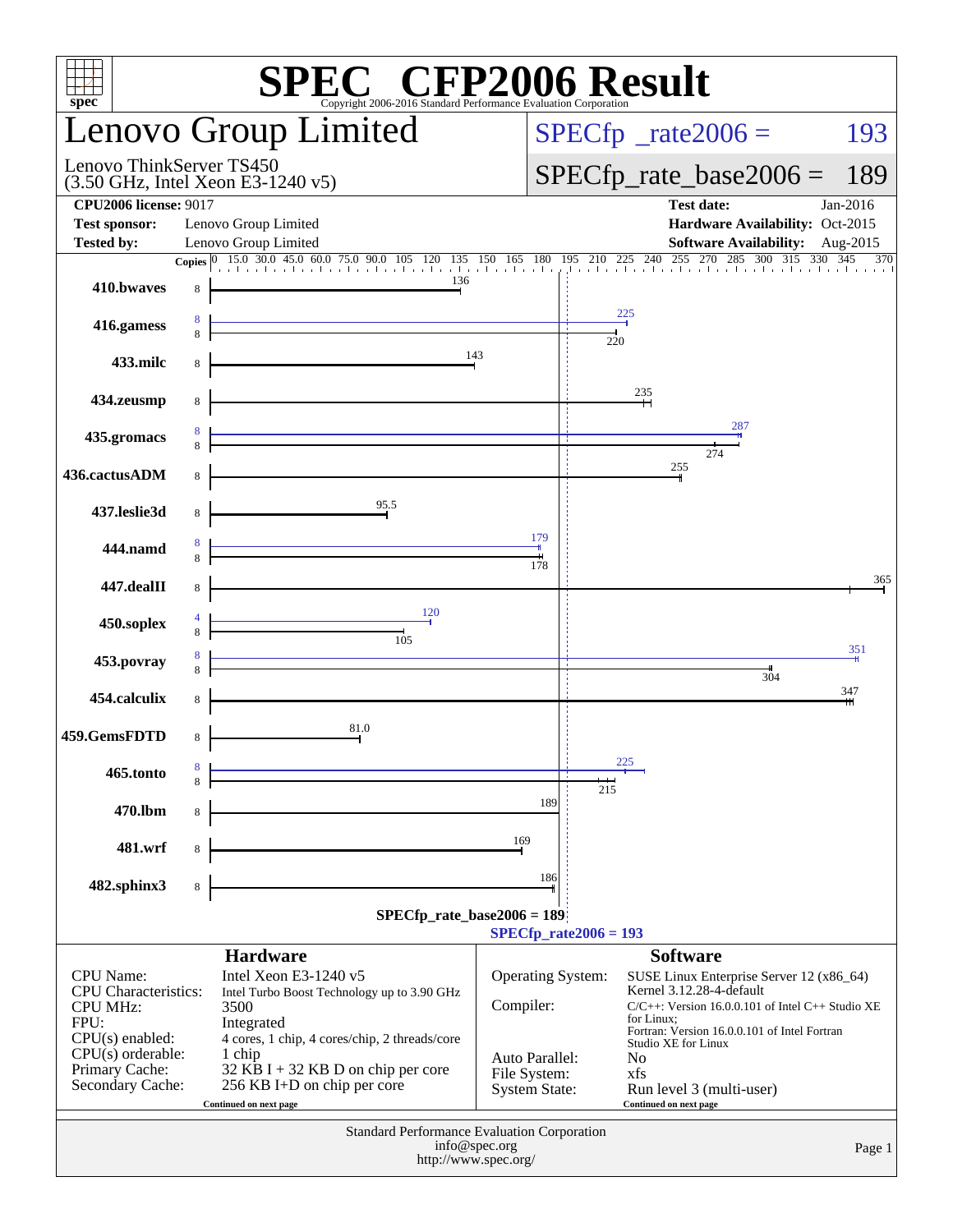

### enovo Group Limited

#### Lenovo ThinkServer TS450

(3.50 GHz, Intel Xeon E3-1240 v5)

 $SPECTp_rate2006 = 193$ 

#### [SPECfp\\_rate\\_base2006 =](http://www.spec.org/auto/cpu2006/Docs/result-fields.html#SPECfpratebase2006) 189

| <b>Test date:</b> | $Jan-2016$ |
|-------------------|------------|
|                   |            |

**[Test sponsor:](http://www.spec.org/auto/cpu2006/Docs/result-fields.html#Testsponsor)** Lenovo Group Limited **[Hardware Availability:](http://www.spec.org/auto/cpu2006/Docs/result-fields.html#HardwareAvailability)** Oct-2015

**[Tested by:](http://www.spec.org/auto/cpu2006/Docs/result-fields.html#Testedby)** Lenovo Group Limited **[Software Availability:](http://www.spec.org/auto/cpu2006/Docs/result-fields.html#SoftwareAvailability)** Aug-2015

[Base Pointers:](http://www.spec.org/auto/cpu2006/Docs/result-fields.html#BasePointers) 32/64-bit<br>Peak Pointers: 32/64-bit

[Other Software:](http://www.spec.org/auto/cpu2006/Docs/result-fields.html#OtherSoftware) None

[Peak Pointers:](http://www.spec.org/auto/cpu2006/Docs/result-fields.html#PeakPointers)

[L3 Cache:](http://www.spec.org/auto/cpu2006/Docs/result-fields.html#L3Cache) 8 MB I+D on chip per chip<br>Other Cache: None [Other Cache:](http://www.spec.org/auto/cpu2006/Docs/result-fields.html#OtherCache) [Memory:](http://www.spec.org/auto/cpu2006/Docs/result-fields.html#Memory) 32 GB (4 x 8 GB 2Rx8 PC4-2133P-U) [Disk Subsystem:](http://www.spec.org/auto/cpu2006/Docs/result-fields.html#DiskSubsystem) 1 x 800 GB SATA SSD [Other Hardware:](http://www.spec.org/auto/cpu2006/Docs/result-fields.html#OtherHardware) None

|                  |                |                |       |                |       | <b>Results Table</b> |       |               |                |              |                |              |                |              |
|------------------|----------------|----------------|-------|----------------|-------|----------------------|-------|---------------|----------------|--------------|----------------|--------------|----------------|--------------|
|                  |                |                |       | <b>Base</b>    |       |                      |       |               |                |              | <b>Peak</b>    |              |                |              |
| <b>Benchmark</b> | <b>Copies</b>  | <b>Seconds</b> | Ratio | <b>Seconds</b> | Ratio | <b>Seconds</b>       | Ratio | <b>Copies</b> | <b>Seconds</b> | <b>Ratio</b> | <b>Seconds</b> | <b>Ratio</b> | <b>Seconds</b> | <b>Ratio</b> |
| 410.bwayes       |                | 801            | 136   | 801            | 136   | 802                  | 136   |               | 801            | 136          | 801            | 136          | 802            | 136          |
| 416.gamess       | 8              | 712            | 220   | 713            | 220   | 713                  | 220   |               | 695            | 225          | 695            | 225          | 694            | 226          |
| $433$ .milc      | 8              | 513            | 143   | 513            | 143   | 513                  | 143   |               | 513            | 143          | 513            | 143          | 513            | 143          |
| 434.zeusmp       | 8 <sup>1</sup> | 305            | 239   | 310            | 235   | 310                  | 235   |               | 305            | 239          | 310            | 235          | 310            | 235          |
| 435.gromacs      | 8              | 209            | 273   | 199            | 287   | 209                  | 274   |               | 198            | 288          | 199            | 287          | 200            | 286          |
| 436.cactusADM    | 8              | 374            | 255   | 376            | 255   | 376                  | 254   |               | 374            | 255          | 376            | 255          | 376            | 254          |
| 437.leslie3d     | 8              | 786            | 95.7  | 789            | 95.4  | 787                  | 95.5  |               | 786            | 95.7         | 789            | 95.4         | 787            | 95.5         |
| 444.namd         | 8              | 360            | 178   | 356            | 180   | 360                  | 178   |               | 360            | 178          | 359            | 179          | 359            | 179          |
| 447.dealII       | 8 <sup>1</sup> | 264            | 347   | 250            | 365   | 251                  | 365   |               | 264            | 347          | 250            | 365          | 251            | 365          |
| 450.soplex       | 8              | 636            | 105   | 637            | 105   | 636                  | 105   |               | 280            | 119          | 279            | 120          | 279            | <b>120</b>   |
| 453.povray       | 8 <sup>1</sup> | 140            | 304   | 140            | 303   | 140                  | 305   |               | 121            | 351          | 122            | 350          | <b>121</b>     | 351          |
| 454.calculix     | $\overline{8}$ | <b>190</b>     | 348   | <b>190</b>     | 347   | 191                  | 345   |               | 190            | 348          | <b>190</b>     | 347          | 191            | 345          |
| 459.GemsFDTD     | 8              | 1048           | 81.0  | 1048           | 81.0  | 1049                 | 80.9  | 8             | 1048           | 81.0         | 1048           | 81.0         | 1049           | 80.9         |
| 465.tonto        | 8              | 359            | 219   | 366            | 215   | 374                  | 210   |               | 335            | 235          | 350            | 225          | 350            | 225          |
| 470.1bm          | 8              | 582            | 189   | 581            | 189   | 582                  | 189   |               | 582            | 189          | 581            | 189          | 582            | 189          |
| 481.wrf          | 8              | 529            | 169   | 529            | 169   | 530                  | 169   |               | 529            | 169          | 529            | 169          | 530            | 169          |
|                  |                |                |       |                |       |                      |       |               |                |              |                |              |                |              |

Results appear in the [order in which they were run.](http://www.spec.org/auto/cpu2006/Docs/result-fields.html#RunOrder) Bold underlined text [indicates a median measurement.](http://www.spec.org/auto/cpu2006/Docs/result-fields.html#Median) **[Submit Notes](http://www.spec.org/auto/cpu2006/Docs/result-fields.html#SubmitNotes)**

[482.sphinx3](http://www.spec.org/auto/cpu2006/Docs/482.sphinx3.html) 8 841 185 837 186 **[838](http://www.spec.org/auto/cpu2006/Docs/result-fields.html#Median) [186](http://www.spec.org/auto/cpu2006/Docs/result-fields.html#Median)** 8 841 185 837 186 **[838](http://www.spec.org/auto/cpu2006/Docs/result-fields.html#Median) [186](http://www.spec.org/auto/cpu2006/Docs/result-fields.html#Median)**

 The taskset mechanism was used to bind copies to processors. The config file option 'submit' was used to generate taskset commands to bind each copy to a specific processor. For details, please see the config file.

#### **[Operating System Notes](http://www.spec.org/auto/cpu2006/Docs/result-fields.html#OperatingSystemNotes)**

 Stack size set to unlimited using "ulimit -s unlimited" Transparent Huge Pages enabled with: echo always > /sys/kernel/mm/transparent\_hugepage/enabled Filesystem page cache cleared with: echo 1 > /proc/sys/vm/drop\_caches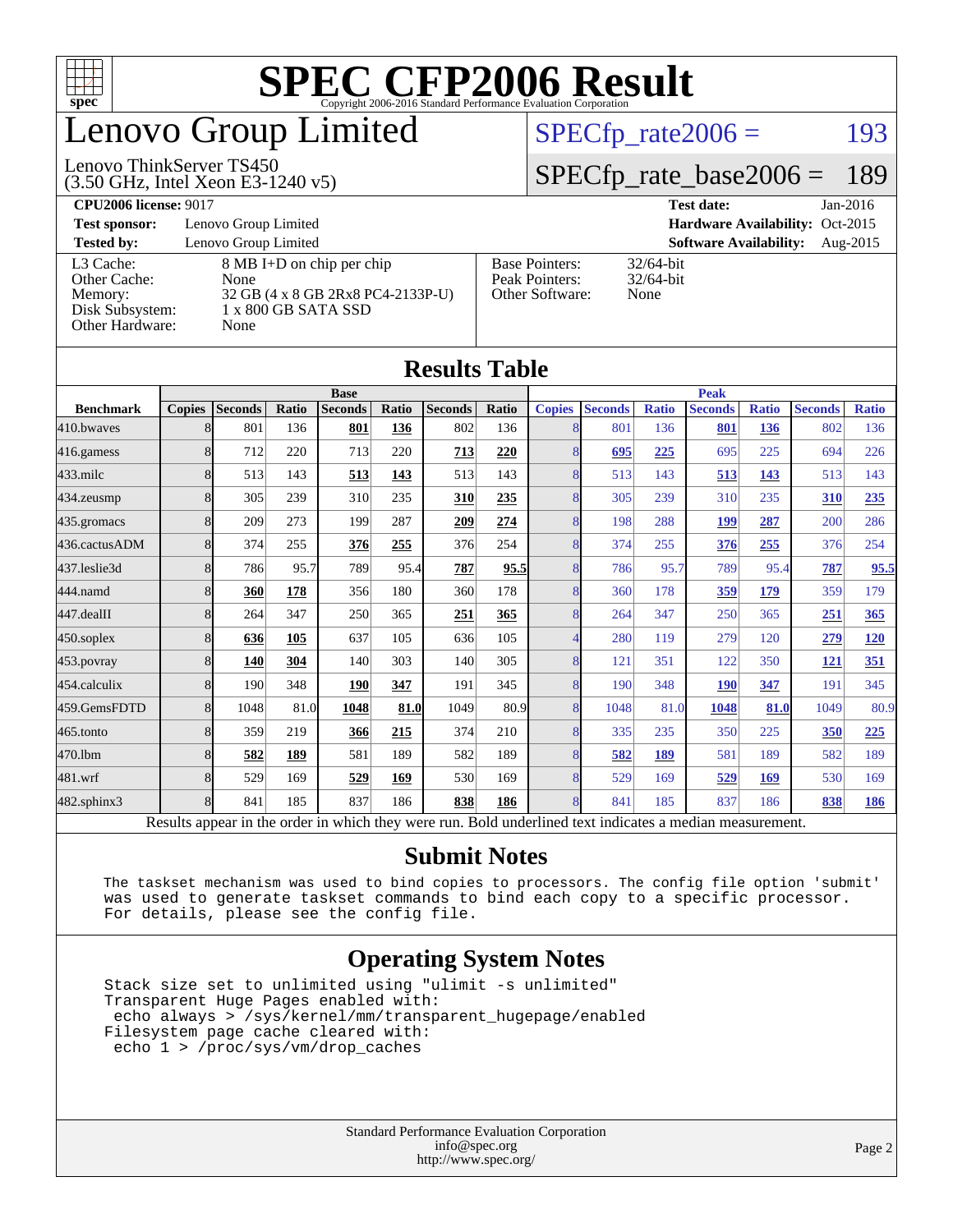

### enovo Group Limited

 $SPECTp\_rate2006 = 193$ 

(3.50 GHz, Intel Xeon E3-1240 v5) Lenovo ThinkServer TS450

[SPECfp\\_rate\\_base2006 =](http://www.spec.org/auto/cpu2006/Docs/result-fields.html#SPECfpratebase2006) 189

**[Test sponsor:](http://www.spec.org/auto/cpu2006/Docs/result-fields.html#Testsponsor)** Lenovo Group Limited **[Hardware Availability:](http://www.spec.org/auto/cpu2006/Docs/result-fields.html#HardwareAvailability)** Oct-2015

**[CPU2006 license:](http://www.spec.org/auto/cpu2006/Docs/result-fields.html#CPU2006license)** 9017 **[Test date:](http://www.spec.org/auto/cpu2006/Docs/result-fields.html#Testdate)** Jan-2016 **[Tested by:](http://www.spec.org/auto/cpu2006/Docs/result-fields.html#Testedby)** Lenovo Group Limited **[Software Availability:](http://www.spec.org/auto/cpu2006/Docs/result-fields.html#SoftwareAvailability)** Aug-2015

#### **[Platform Notes](http://www.spec.org/auto/cpu2006/Docs/result-fields.html#PlatformNotes)**

Standard Performance Evaluation Corporation [info@spec.org](mailto:info@spec.org) BIOS Configuration: EIST Support set to Enabled Intel (R) Hyper-Threading set to Enabled C1E Support set to Enabled C State Support set to Enabled Turbo Mode set to Enable Sysinfo program /home/cpu2006-1.2-ic16.0/config/sysinfo.rev6914 \$Rev: 6914 \$ \$Date:: 2014-06-25 #\$ e3fbb8667b5a285932ceab81e28219e1 running on TS450-SLE12 Wed Jan 13 22:17:02 2016 This section contains SUT (System Under Test) info as seen by some common utilities. To remove or add to this section, see: <http://www.spec.org/cpu2006/Docs/config.html#sysinfo> From /proc/cpuinfo model name : Intel(R) Xeon(R) CPU E3-1240 v5 @ 3.50GHz 1 "physical id"s (chips) 8 "processors" cores, siblings (Caution: counting these is hw and system dependent. The following excerpts from /proc/cpuinfo might not be reliable. Use with caution.) cpu cores : 4 siblings : 8 physical 0: cores 0 1 2 3 cache size : 8192 KB From /proc/meminfo MemTotal: 32932764 kB HugePages\_Total: 0 Hugepagesize: 2048 kB From /etc/\*release\* /etc/\*version\* SuSE-release: SUSE Linux Enterprise Server 12 (x86\_64) VERSION = 12 PATCHLEVEL = 0 # This file is deprecated and will be removed in a future service pack or release. # Please check /etc/os-release for details about this release. os-release: NAME="SLES" VERSION="12" VERSION\_ID="12" PRETTY\_NAME="SUSE\_Linux Enterprise Server 12" ID="sles" ANSI\_COLOR="0;32" CPE\_NAME="cpe:/o:suse:sles:12" uname -a: Linux TS450-SLE12 3.12.28-4-default #1 SMP Thu Sep 25 17:02:34 UTC 2014 (9879bd4) x86\_64 x86\_64 x86\_64 GNU/Linux Continued on next page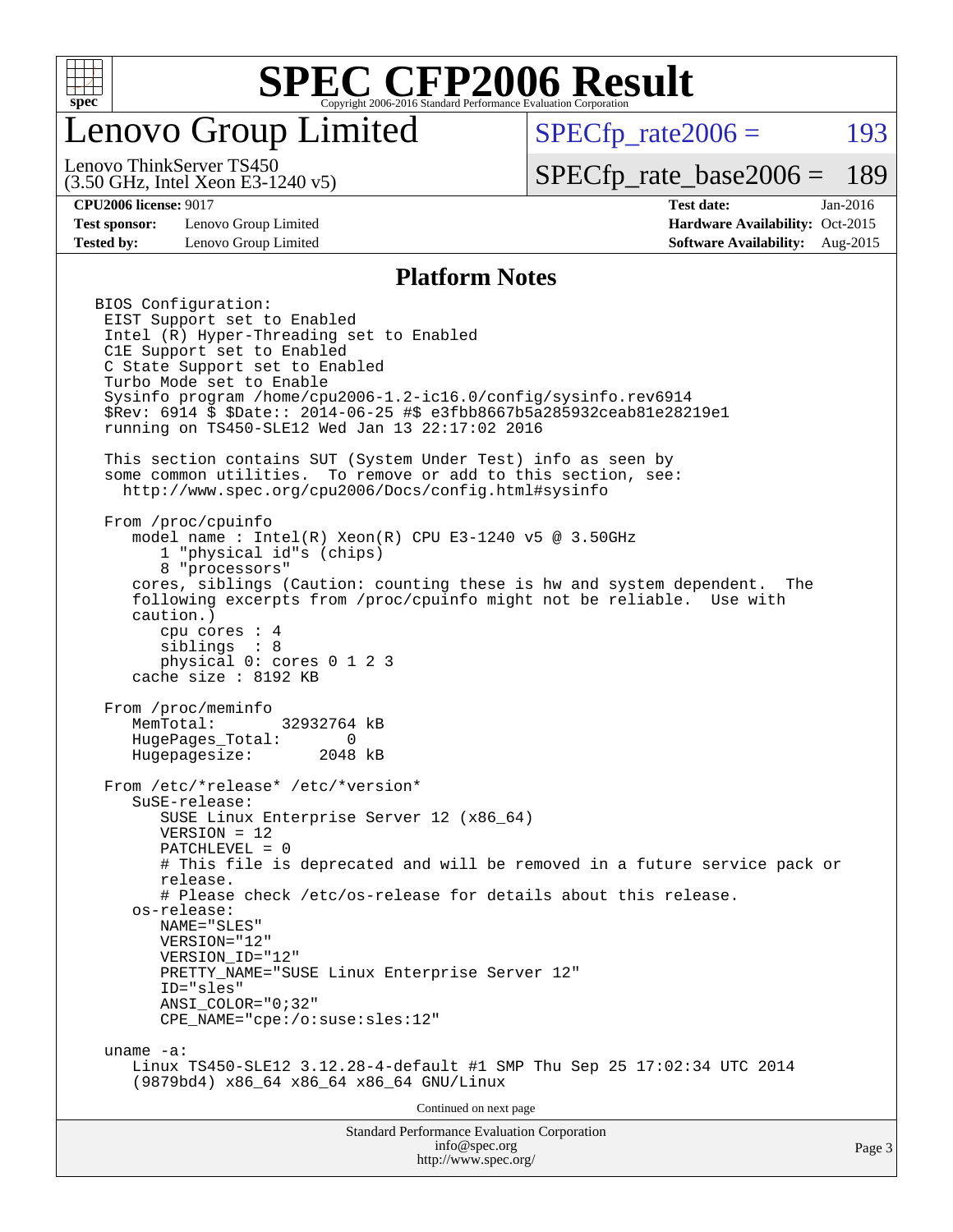

enovo Group Limited

 $SPECTp\_rate2006 = 193$ 

[SPECfp\\_rate\\_base2006 =](http://www.spec.org/auto/cpu2006/Docs/result-fields.html#SPECfpratebase2006) 189

(3.50 GHz, Intel Xeon E3-1240 v5) Lenovo ThinkServer TS450

**[Test sponsor:](http://www.spec.org/auto/cpu2006/Docs/result-fields.html#Testsponsor)** Lenovo Group Limited **[Hardware Availability:](http://www.spec.org/auto/cpu2006/Docs/result-fields.html#HardwareAvailability)** Oct-2015

**[CPU2006 license:](http://www.spec.org/auto/cpu2006/Docs/result-fields.html#CPU2006license)** 9017 **[Test date:](http://www.spec.org/auto/cpu2006/Docs/result-fields.html#Testdate)** Jan-2016 **[Tested by:](http://www.spec.org/auto/cpu2006/Docs/result-fields.html#Testedby)** Lenovo Group Limited **[Software Availability:](http://www.spec.org/auto/cpu2006/Docs/result-fields.html#SoftwareAvailability)** Aug-2015

#### **[Platform Notes \(Continued\)](http://www.spec.org/auto/cpu2006/Docs/result-fields.html#PlatformNotes)**

run-level 3 Jan 13 14:30

 SPEC is set to: /home/cpu2006-1.2-ic16.0 Filesystem Type Size Used Avail Use% Mounted on<br>
/dev/sda3 xfs 600G 7.6G 593G 2% /home 600G 7.6G 593G Additional information from dmidecode:

 Warning: Use caution when you interpret this section. The 'dmidecode' program reads system data which is "intended to allow hardware to be accurately determined", but the intent may not be met, as there are frequent changes to hardware, firmware, and the "DMTF SMBIOS" standard.

 BIOS LENOVO FWKT32A 12/25/2015 Memory: 4x Samsung M378A1G43DB0-CPB 8 GB 2 rank 2133 MHz

(End of data from sysinfo program)

#### **[General Notes](http://www.spec.org/auto/cpu2006/Docs/result-fields.html#GeneralNotes)**

Environment variables set by runspec before the start of the run: LD\_LIBRARY\_PATH = "/home/cpu2006-1.2-ic16.0/libs/32:/home/cpu2006-1.2-ic16.0/libs/64:/home/cpu2006-1.2-ic16.0/sh"

 Binaries compiled on a system with 1x Intel Core i5-4670K CPU + 32GB memory using RedHat EL 7.1 Transparent Huge Pages enabled with: echo always > /sys/kernel/mm/transparent\_hugepage/enabled

#### **[Base Compiler Invocation](http://www.spec.org/auto/cpu2006/Docs/result-fields.html#BaseCompilerInvocation)**

[C benchmarks](http://www.spec.org/auto/cpu2006/Docs/result-fields.html#Cbenchmarks):  $\text{icc}$  -m64

[C++ benchmarks:](http://www.spec.org/auto/cpu2006/Docs/result-fields.html#CXXbenchmarks) [icpc -m64](http://www.spec.org/cpu2006/results/res2016q1/cpu2006-20160125-38882.flags.html#user_CXXbase_intel_icpc_64bit_bedb90c1146cab66620883ef4f41a67e)

[Fortran benchmarks](http://www.spec.org/auto/cpu2006/Docs/result-fields.html#Fortranbenchmarks): [ifort -m64](http://www.spec.org/cpu2006/results/res2016q1/cpu2006-20160125-38882.flags.html#user_FCbase_intel_ifort_64bit_ee9d0fb25645d0210d97eb0527dcc06e)

[Benchmarks using both Fortran and C](http://www.spec.org/auto/cpu2006/Docs/result-fields.html#BenchmarksusingbothFortranandC): [icc -m64](http://www.spec.org/cpu2006/results/res2016q1/cpu2006-20160125-38882.flags.html#user_CC_FCbase_intel_icc_64bit_0b7121f5ab7cfabee23d88897260401c) [ifort -m64](http://www.spec.org/cpu2006/results/res2016q1/cpu2006-20160125-38882.flags.html#user_CC_FCbase_intel_ifort_64bit_ee9d0fb25645d0210d97eb0527dcc06e)

#### **[Base Portability Flags](http://www.spec.org/auto/cpu2006/Docs/result-fields.html#BasePortabilityFlags)**

 410.bwaves: [-DSPEC\\_CPU\\_LP64](http://www.spec.org/cpu2006/results/res2016q1/cpu2006-20160125-38882.flags.html#suite_basePORTABILITY410_bwaves_DSPEC_CPU_LP64) 416.gamess: [-DSPEC\\_CPU\\_LP64](http://www.spec.org/cpu2006/results/res2016q1/cpu2006-20160125-38882.flags.html#suite_basePORTABILITY416_gamess_DSPEC_CPU_LP64)

Continued on next page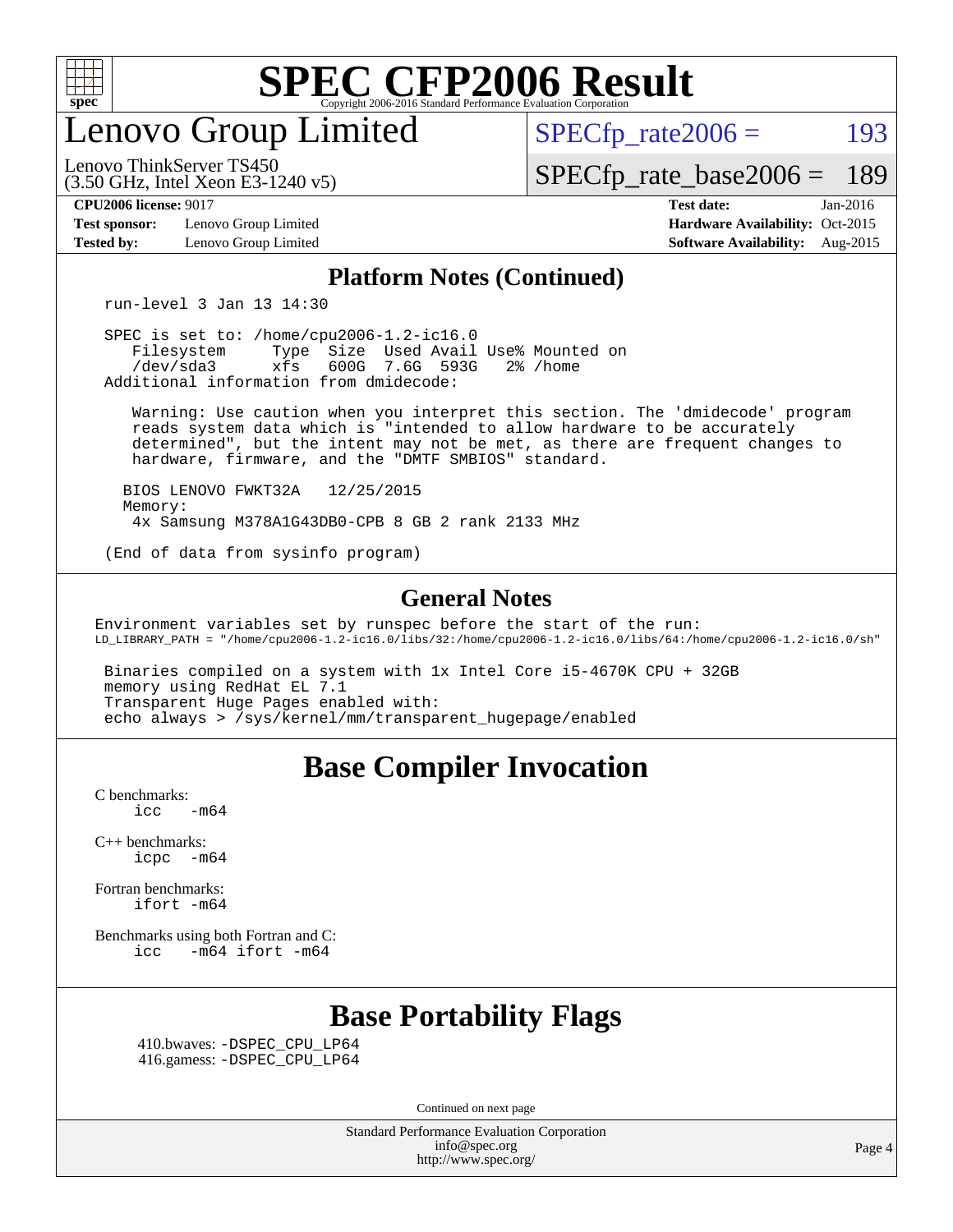

enovo Group Limited

 $SPECTp_rate2006 = 193$ 

(3.50 GHz, Intel Xeon E3-1240 v5) Lenovo ThinkServer TS450

[SPECfp\\_rate\\_base2006 =](http://www.spec.org/auto/cpu2006/Docs/result-fields.html#SPECfpratebase2006) 189

**[Test sponsor:](http://www.spec.org/auto/cpu2006/Docs/result-fields.html#Testsponsor)** Lenovo Group Limited **[Hardware Availability:](http://www.spec.org/auto/cpu2006/Docs/result-fields.html#HardwareAvailability)** Oct-2015

**[CPU2006 license:](http://www.spec.org/auto/cpu2006/Docs/result-fields.html#CPU2006license)** 9017 **[Test date:](http://www.spec.org/auto/cpu2006/Docs/result-fields.html#Testdate)** Jan-2016 **[Tested by:](http://www.spec.org/auto/cpu2006/Docs/result-fields.html#Testedby)** Lenovo Group Limited **[Software Availability:](http://www.spec.org/auto/cpu2006/Docs/result-fields.html#SoftwareAvailability)** Aug-2015

### **[Base Portability Flags \(Continued\)](http://www.spec.org/auto/cpu2006/Docs/result-fields.html#BasePortabilityFlags)**

| 433.milc: -DSPEC CPU LP64                   |                                                                |
|---------------------------------------------|----------------------------------------------------------------|
| 434.zeusmp: -DSPEC_CPU_LP64                 |                                                                |
| 435.gromacs: -DSPEC_CPU_LP64 -nofor_main    |                                                                |
| 436.cactusADM: -DSPEC CPU LP64 -nofor main  |                                                                |
| 437.leslie3d: -DSPEC CPU LP64               |                                                                |
| 444.namd: - DSPEC CPU LP64                  |                                                                |
| 447.dealII: -DSPEC CPU LP64                 |                                                                |
| 450.soplex: -DSPEC_CPU_LP64                 |                                                                |
| 453.povray: -DSPEC_CPU_LP64                 |                                                                |
| 454.calculix: - DSPEC CPU LP64 - nofor main |                                                                |
| 459. GemsFDTD: - DSPEC CPU LP64             |                                                                |
| 465.tonto: -DSPEC CPU LP64                  |                                                                |
| 470.1bm: - DSPEC CPU LP64                   |                                                                |
|                                             | 481.wrf: -DSPEC_CPU_LP64 -DSPEC_CPU_CASE_FLAG -DSPEC_CPU_LINUX |
| 482.sphinx3: -DSPEC_CPU_LP64                |                                                                |
|                                             |                                                                |
|                                             |                                                                |

#### **[Base Optimization Flags](http://www.spec.org/auto/cpu2006/Docs/result-fields.html#BaseOptimizationFlags)**

[C benchmarks](http://www.spec.org/auto/cpu2006/Docs/result-fields.html#Cbenchmarks):

[-xCORE-AVX2](http://www.spec.org/cpu2006/results/res2016q1/cpu2006-20160125-38882.flags.html#user_CCbase_f-xAVX2_5f5fc0cbe2c9f62c816d3e45806c70d7) [-ipo](http://www.spec.org/cpu2006/results/res2016q1/cpu2006-20160125-38882.flags.html#user_CCbase_f-ipo) [-O3](http://www.spec.org/cpu2006/results/res2016q1/cpu2006-20160125-38882.flags.html#user_CCbase_f-O3) [-no-prec-div](http://www.spec.org/cpu2006/results/res2016q1/cpu2006-20160125-38882.flags.html#user_CCbase_f-no-prec-div) [-opt-prefetch](http://www.spec.org/cpu2006/results/res2016q1/cpu2006-20160125-38882.flags.html#user_CCbase_f-opt-prefetch) [-auto-p32](http://www.spec.org/cpu2006/results/res2016q1/cpu2006-20160125-38882.flags.html#user_CCbase_f-auto-p32) [-ansi-alias](http://www.spec.org/cpu2006/results/res2016q1/cpu2006-20160125-38882.flags.html#user_CCbase_f-ansi-alias) [-opt-mem-layout-trans=3](http://www.spec.org/cpu2006/results/res2016q1/cpu2006-20160125-38882.flags.html#user_CCbase_f-opt-mem-layout-trans_a7b82ad4bd7abf52556d4961a2ae94d5)

[C++ benchmarks:](http://www.spec.org/auto/cpu2006/Docs/result-fields.html#CXXbenchmarks)

[-xCORE-AVX2](http://www.spec.org/cpu2006/results/res2016q1/cpu2006-20160125-38882.flags.html#user_CXXbase_f-xAVX2_5f5fc0cbe2c9f62c816d3e45806c70d7) [-ipo](http://www.spec.org/cpu2006/results/res2016q1/cpu2006-20160125-38882.flags.html#user_CXXbase_f-ipo) [-O3](http://www.spec.org/cpu2006/results/res2016q1/cpu2006-20160125-38882.flags.html#user_CXXbase_f-O3) [-no-prec-div](http://www.spec.org/cpu2006/results/res2016q1/cpu2006-20160125-38882.flags.html#user_CXXbase_f-no-prec-div) [-opt-prefetch](http://www.spec.org/cpu2006/results/res2016q1/cpu2006-20160125-38882.flags.html#user_CXXbase_f-opt-prefetch) [-auto-p32](http://www.spec.org/cpu2006/results/res2016q1/cpu2006-20160125-38882.flags.html#user_CXXbase_f-auto-p32) [-ansi-alias](http://www.spec.org/cpu2006/results/res2016q1/cpu2006-20160125-38882.flags.html#user_CXXbase_f-ansi-alias) [-opt-mem-layout-trans=3](http://www.spec.org/cpu2006/results/res2016q1/cpu2006-20160125-38882.flags.html#user_CXXbase_f-opt-mem-layout-trans_a7b82ad4bd7abf52556d4961a2ae94d5)

[Fortran benchmarks](http://www.spec.org/auto/cpu2006/Docs/result-fields.html#Fortranbenchmarks): [-xCORE-AVX2](http://www.spec.org/cpu2006/results/res2016q1/cpu2006-20160125-38882.flags.html#user_FCbase_f-xAVX2_5f5fc0cbe2c9f62c816d3e45806c70d7) [-ipo](http://www.spec.org/cpu2006/results/res2016q1/cpu2006-20160125-38882.flags.html#user_FCbase_f-ipo) [-O3](http://www.spec.org/cpu2006/results/res2016q1/cpu2006-20160125-38882.flags.html#user_FCbase_f-O3) [-no-prec-div](http://www.spec.org/cpu2006/results/res2016q1/cpu2006-20160125-38882.flags.html#user_FCbase_f-no-prec-div) [-opt-prefetch](http://www.spec.org/cpu2006/results/res2016q1/cpu2006-20160125-38882.flags.html#user_FCbase_f-opt-prefetch)

[Benchmarks using both Fortran and C](http://www.spec.org/auto/cpu2006/Docs/result-fields.html#BenchmarksusingbothFortranandC): [-xCORE-AVX2](http://www.spec.org/cpu2006/results/res2016q1/cpu2006-20160125-38882.flags.html#user_CC_FCbase_f-xAVX2_5f5fc0cbe2c9f62c816d3e45806c70d7) [-ipo](http://www.spec.org/cpu2006/results/res2016q1/cpu2006-20160125-38882.flags.html#user_CC_FCbase_f-ipo) [-O3](http://www.spec.org/cpu2006/results/res2016q1/cpu2006-20160125-38882.flags.html#user_CC_FCbase_f-O3) [-no-prec-div](http://www.spec.org/cpu2006/results/res2016q1/cpu2006-20160125-38882.flags.html#user_CC_FCbase_f-no-prec-div) [-opt-prefetch](http://www.spec.org/cpu2006/results/res2016q1/cpu2006-20160125-38882.flags.html#user_CC_FCbase_f-opt-prefetch) [-auto-p32](http://www.spec.org/cpu2006/results/res2016q1/cpu2006-20160125-38882.flags.html#user_CC_FCbase_f-auto-p32) [-ansi-alias](http://www.spec.org/cpu2006/results/res2016q1/cpu2006-20160125-38882.flags.html#user_CC_FCbase_f-ansi-alias) [-opt-mem-layout-trans=3](http://www.spec.org/cpu2006/results/res2016q1/cpu2006-20160125-38882.flags.html#user_CC_FCbase_f-opt-mem-layout-trans_a7b82ad4bd7abf52556d4961a2ae94d5)

#### **[Peak Compiler Invocation](http://www.spec.org/auto/cpu2006/Docs/result-fields.html#PeakCompilerInvocation)**

[C benchmarks](http://www.spec.org/auto/cpu2006/Docs/result-fields.html#Cbenchmarks):  $-m64$ 

[C++ benchmarks \(except as noted below\):](http://www.spec.org/auto/cpu2006/Docs/result-fields.html#CXXbenchmarksexceptasnotedbelow) [icpc -m64](http://www.spec.org/cpu2006/results/res2016q1/cpu2006-20160125-38882.flags.html#user_CXXpeak_intel_icpc_64bit_bedb90c1146cab66620883ef4f41a67e)

450.soplex: [icpc -m32 -L/opt/intel/compilers\\_and\\_libraries\\_2016/linux/compiler/lib/ia32\\_lin](http://www.spec.org/cpu2006/results/res2016q1/cpu2006-20160125-38882.flags.html#user_peakCXXLD450_soplex_intel_icpc_b4f50a394bdb4597aa5879c16bc3f5c5)

[Fortran benchmarks](http://www.spec.org/auto/cpu2006/Docs/result-fields.html#Fortranbenchmarks): [ifort -m64](http://www.spec.org/cpu2006/results/res2016q1/cpu2006-20160125-38882.flags.html#user_FCpeak_intel_ifort_64bit_ee9d0fb25645d0210d97eb0527dcc06e)

Continued on next page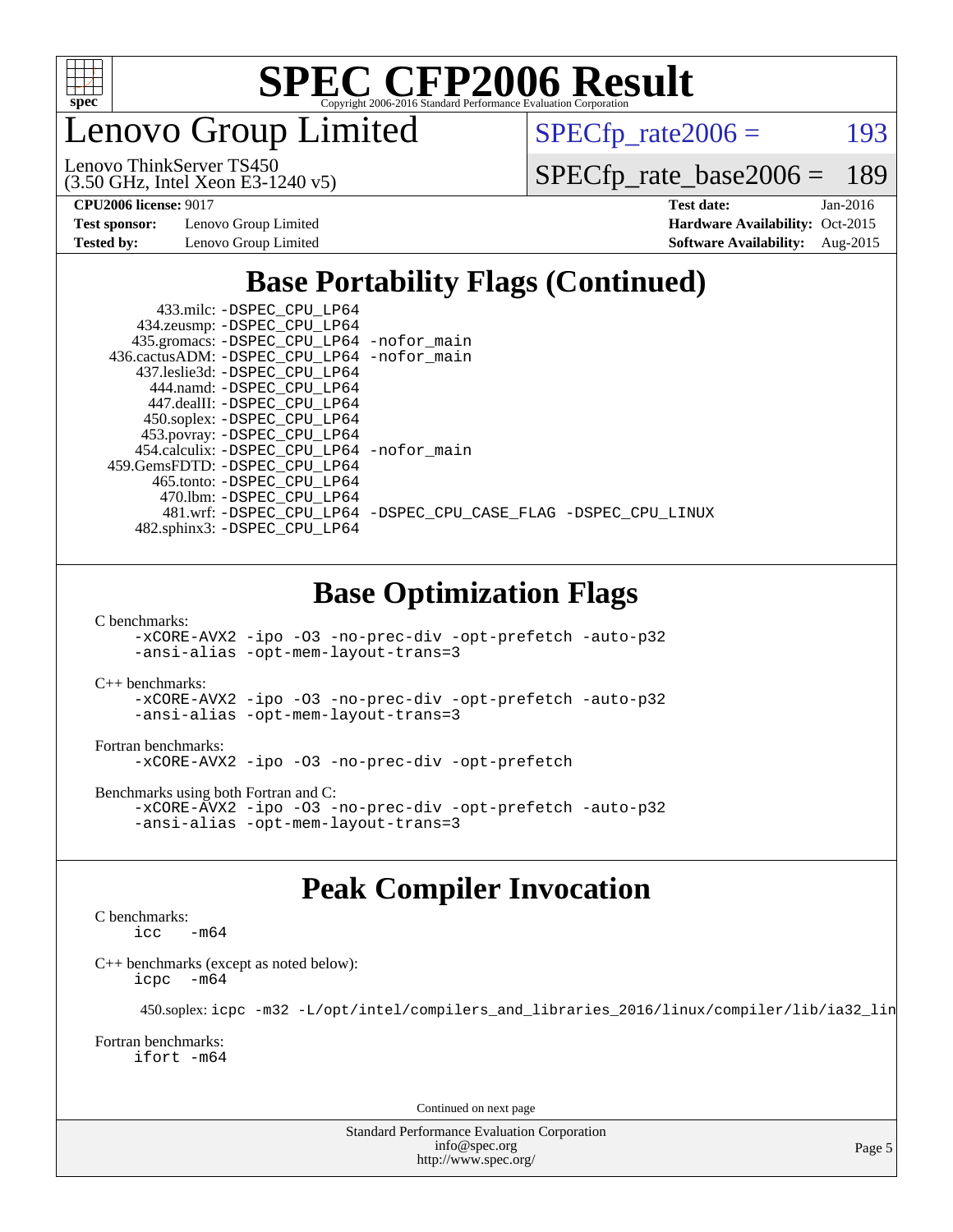

### enovo Group Limited

 $SPECTp_rate2006 = 193$ 

(3.50 GHz, Intel Xeon E3-1240 v5) Lenovo ThinkServer TS450

[SPECfp\\_rate\\_base2006 =](http://www.spec.org/auto/cpu2006/Docs/result-fields.html#SPECfpratebase2006) 189

**[Test sponsor:](http://www.spec.org/auto/cpu2006/Docs/result-fields.html#Testsponsor)** Lenovo Group Limited **[Hardware Availability:](http://www.spec.org/auto/cpu2006/Docs/result-fields.html#HardwareAvailability)** Oct-2015

**[CPU2006 license:](http://www.spec.org/auto/cpu2006/Docs/result-fields.html#CPU2006license)** 9017 **[Test date:](http://www.spec.org/auto/cpu2006/Docs/result-fields.html#Testdate)** Jan-2016 **[Tested by:](http://www.spec.org/auto/cpu2006/Docs/result-fields.html#Testedby)** Lenovo Group Limited **[Software Availability:](http://www.spec.org/auto/cpu2006/Docs/result-fields.html#SoftwareAvailability)** Aug-2015

### **[Peak Compiler Invocation \(Continued\)](http://www.spec.org/auto/cpu2006/Docs/result-fields.html#PeakCompilerInvocation)**

[Benchmarks using both Fortran and C](http://www.spec.org/auto/cpu2006/Docs/result-fields.html#BenchmarksusingbothFortranandC): [icc -m64](http://www.spec.org/cpu2006/results/res2016q1/cpu2006-20160125-38882.flags.html#user_CC_FCpeak_intel_icc_64bit_0b7121f5ab7cfabee23d88897260401c) [ifort -m64](http://www.spec.org/cpu2006/results/res2016q1/cpu2006-20160125-38882.flags.html#user_CC_FCpeak_intel_ifort_64bit_ee9d0fb25645d0210d97eb0527dcc06e)

#### **[Peak Portability Flags](http://www.spec.org/auto/cpu2006/Docs/result-fields.html#PeakPortabilityFlags)**

| 410.bwaves: -DSPEC CPU LP64                 |                                                                |
|---------------------------------------------|----------------------------------------------------------------|
| 416.gamess: -DSPEC_CPU_LP64                 |                                                                |
| 433.milc: -DSPEC CPU LP64                   |                                                                |
| 434.zeusmp: -DSPEC_CPU_LP64                 |                                                                |
| 435.gromacs: -DSPEC_CPU_LP64 -nofor_main    |                                                                |
| 436.cactusADM: -DSPEC CPU LP64 -nofor main  |                                                                |
| 437.leslie3d: -DSPEC CPU LP64               |                                                                |
| 444.namd: - DSPEC_CPU LP64                  |                                                                |
| 447.dealII: -DSPEC CPU LP64                 |                                                                |
| 450.soplex: -D_FILE_OFFSET_BITS=64          |                                                                |
| 453.povray: -DSPEC_CPU_LP64                 |                                                                |
| 454.calculix: - DSPEC CPU LP64 - nofor main |                                                                |
| 459.GemsFDTD: -DSPEC CPU LP64               |                                                                |
| 465.tonto: - DSPEC CPU LP64                 |                                                                |
| 470.1bm: - DSPEC CPU LP64                   |                                                                |
|                                             | 481.wrf: -DSPEC CPU LP64 -DSPEC CPU CASE FLAG -DSPEC CPU LINUX |
| 482.sphinx3: -DSPEC CPU LP64                |                                                                |

#### **[Peak Optimization Flags](http://www.spec.org/auto/cpu2006/Docs/result-fields.html#PeakOptimizationFlags)**

```
C benchmarks:
```

```
 433.milc: basepeak = yes
470.lbm: basepeak = yes
```
482.sphinx3: basepeak = yes

```
C++ benchmarks:
```

```
 444.namd: -xCORE-AVX2(pass 2) -prof-gen:threadsafe(pass 1)
         -i\text{po}(pass 2) -\overline{O}3(pass 2)-no-prec-div(pass 2)
         -par-num-threads=1(pass 1) -opt-mem-layout-trans=3(pass 2)
         -prof-use(pass 2) -fno-alias -auto-ilp32
```

```
 447.dealII: basepeak = yes
```

```
 450.soplex: -xCORE-AVX2(pass 2) -prof-gen:threadsafe(pass 1)
         -ipo(pass 2) -O3(pass 2) -no-prec-div(pass 2)
         -par-num-threads=1(pass 1) -opt-mem-layout-trans=3(pass 2)
         -prof-use(pass 2) -opt-malloc-options=3
```
Continued on next page

```
Standard Performance Evaluation Corporation
              info@spec.org
           http://www.spec.org/
```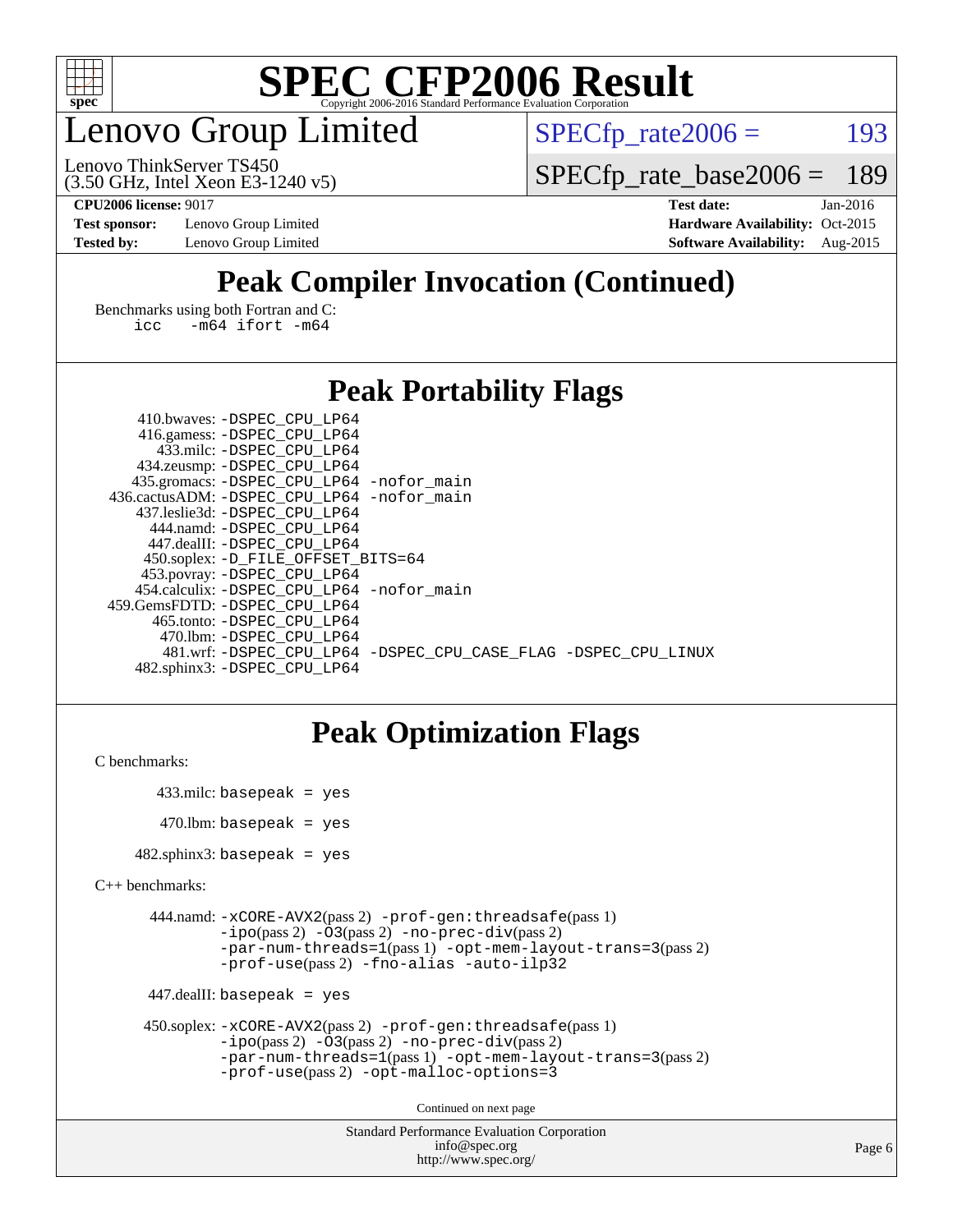

enovo Group Limited

 $SPECTp_rate2006 = 193$ 

(3.50 GHz, Intel Xeon E3-1240 v5) Lenovo ThinkServer TS450

[SPECfp\\_rate\\_base2006 =](http://www.spec.org/auto/cpu2006/Docs/result-fields.html#SPECfpratebase2006) 189

**[Test sponsor:](http://www.spec.org/auto/cpu2006/Docs/result-fields.html#Testsponsor)** Lenovo Group Limited **[Hardware Availability:](http://www.spec.org/auto/cpu2006/Docs/result-fields.html#HardwareAvailability)** Oct-2015

**[CPU2006 license:](http://www.spec.org/auto/cpu2006/Docs/result-fields.html#CPU2006license)** 9017 **[Test date:](http://www.spec.org/auto/cpu2006/Docs/result-fields.html#Testdate)** Jan-2016 **[Tested by:](http://www.spec.org/auto/cpu2006/Docs/result-fields.html#Testedby)** Lenovo Group Limited **[Software Availability:](http://www.spec.org/auto/cpu2006/Docs/result-fields.html#SoftwareAvailability)** Aug-2015

#### **[Peak Optimization Flags \(Continued\)](http://www.spec.org/auto/cpu2006/Docs/result-fields.html#PeakOptimizationFlags)**

```
 453.povray: -xCORE-AVX2(pass 2) -prof-gen:threadsafe(pass 1)
                   -i\text{po}(pass 2) -\overset{\sim}{O}3(pass 2)-no-prec-div(pass 2)
                   -par-num-threads=1(pass 1) -opt-mem-layout-trans=3(pass 2)
                   -prof-use(pass 2) -unroll4 -ansi-alias
   Fortran benchmarks: 
        410.bwaves: basepeak = yes 416.gamess: -xCORE-AVX2(pass 2) -prof-gen:threadsafe(pass 1)
                   -ipo(pass 2) -O3(pass 2) -no-prec-div(pass 2)
                   -par-num-threads=1(pass 1) -prof-use(pass 2) -unroll2
                   -inline-level=0 -scalar-rep-
         434.zeusmp: basepeak = yes
         437.leslie3d: basepeak = yes
     459.GemsFDTD: basepeak = yes
           465.tonto: -xCORE-AVX2(pass 2) -prof-gen:threadsafe(pass 1)
                   -i\text{po}(pass 2) -03(pass 2)-no-prec-div(pass 2)
                   -par-num-threads=1(pass 1) -prof-use(pass 2) -unroll4 -auto
                   -inline-calloc -opt-malloc-options=3
   Benchmarks using both Fortran and C: 
         435.gromacs: -xCORE-AVX2(pass 2) -prof-gen:threadsafe(pass 1)
                   -i\text{po}(pass 2) -03(pass 2) -no-prec-div(pass 2)-par-num-threads=1(pass 1) -opt-mem-layout-trans=3(pass 2)
                   -prof-use(pass 2) -opt-prefetch -auto-ilp32
    436.cactusADM:basepeak = yes454.calculix: basepeak = yes
            481 \text{.m}: basepeak = yes
                         The flags files that were used to format this result can be browsed at
http://www.spec.org/cpu2006/flags/Intel-ic16.0-official-linux64.html
http://www.spec.org/cpu2006/flags/Default-Platform-Flags.html
                             You can also download the XML flags sources by saving the following links:
http://www.spec.org/cpu2006/flags/Intel-ic16.0-official-linux64.xml
http://www.spec.org/cpu2006/flags/Default-Platform-Flags.xml
```